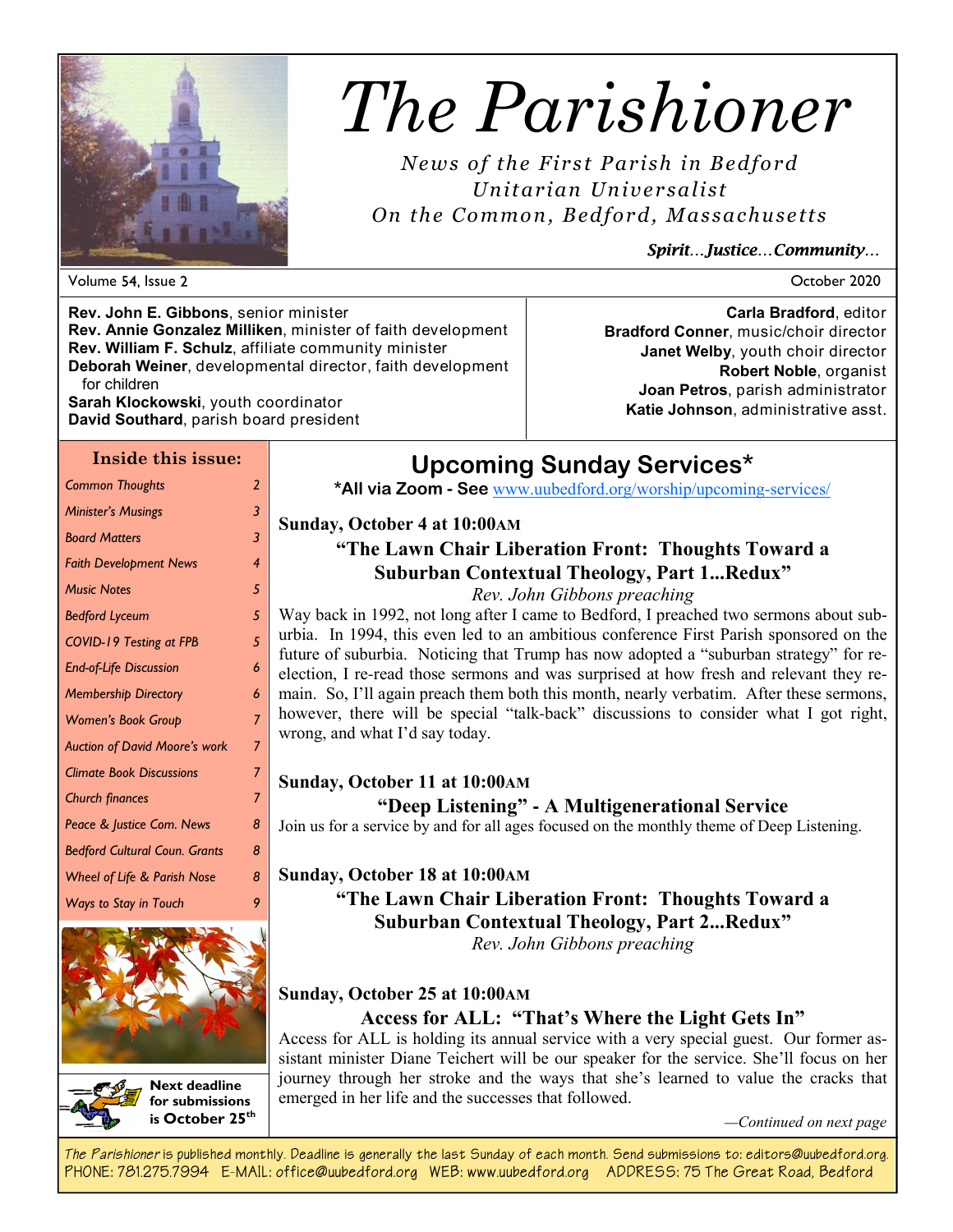#### **Upcoming Services** (continued from p. 1)

#### **Also on Sunday, October 25 at 7:30PM**

#### **Samhain Vespers**

Join members of our ministry team for an evening virtual worship honoring the pagan tradition of marking the end of the harvest season and the beginning of the dark part of year. We will move into this time of cold and dark with intention, honoring the sacredness of the seasons.

Join Zoom meeting: https://us02web.zoom.us/j/84869960940 By phone: +1 646 876 9923 Meeting ID: 848 6996

## **Common Thoughts**

I'm often curious about how evangelical churches "do" church. Somebody observes that because at their core they hold tight to a more rigid Jesus-centered dogma, they're quite flexible about the forms, structures and ways that dogma is communicated. By contrast, more liberal churches like ourselves have a more fluid core or no dogma whatsoever. Thus, by contrast, we hold more tightly to customary and traditional forms, traditions and "the ways we do things." The conservatives preach old-time religion but if they feel like buying a vacant mall and making that their church, they do. They ditch their old pipe organ and set up a rock band. Last fall, I visited "Elevation Church" in North Carolina and, upon entering their building (in a mall) we were given – not an order of service – but earplugs and a free t-shirt! I believe our *message* is more contemporary and relevant than theirs but sometimes our *forms* are staid.

And so I watch what the evangelicals do and, occasionally, they influence what we do at First Parish…ways to be more hospitable, how NOT to overwhelm visitors, being more informal than formal and still being meaningful. What is sometimes perceived as "entertainment" at First Parish is, in my view, part of an attempt to mix it up and build a larger, stronger, and more diverse congregation. By most standards, we've been successful. But now we face unprecedented challenges.

Evangelicals, too, are waking up to the prospect of a changed world, post-Covid. One of their prognosticators is a Southern Baptist named Thom Rainer. I recently zoomed into one of his webinars and here's a summary of his forecast:

*Here are the consequences I currently see impacting the church:*

- *• The revival of simple church*
- *• Major staff realignment*
- *• Attractional outreach will diminish*
- *• The growth of the micro-church*
- *• A new unchurched to reach*
- *• Ministry training will change drastically*
- *• Pastors will move to second and third chair roles*
- *• Acceleration of denominational decline*

Churches, he says, will be less busy and over-programmed but will concentrate on whatever is essential. *(This is NOT to say that ministers will be less busy – possibly the opposite – but that's another story.)* He also suggests that "those who participate at the core of church membership will grow even closer. Those who participate at the fringes will become even looser." That rings true for us. At First Parish, while our Sunday online attendance is even greater than it would be in-person (so far), there are plenty of people we used to see once in a while whom we now don't see at all. Herding cats has always been difficult; now with so many under the bed, it's harder.

One thing for sure: community-building, always a priority, is an even greater priority now, *among and beyond* our own friends and members. Our recent face-to-face, masked-and-distanced, meet-and-greet gathering outdoors on the Common with staff, teachers, kids and classes was a huge success. So too are our weekly Covid Testing Tuesdays. Outdoor BLM rallies, picnics, the vigil for RBG, the Lyceum, on-line drop-ins and small groups are more vital than ever.

One thing Thom Rainer advises is to seek out new collaborations with the community – with non-members, businesses, non-profits who share our mission, even government. Providing sanctuary and supporting immigration justice already are huge commitments for us. We do this as well with the Bedford Research Foundation, Carleton-Willard, and (in the old days) with the Bedford Family Connection, Al-Anon, the VA, and many others. Rainer even approvingly cites as an example a church that invited the local police to make their church a substation! We value a good relationship with our police but uh, no, we will not be a substation.

The bottom line remains: Now is a critically important time for our most creative out-of-the-box and innovative ideas, even if they challenge old or even cherished assumptions about how we "do" church. I want to hear what you think, or dream, or imagine.

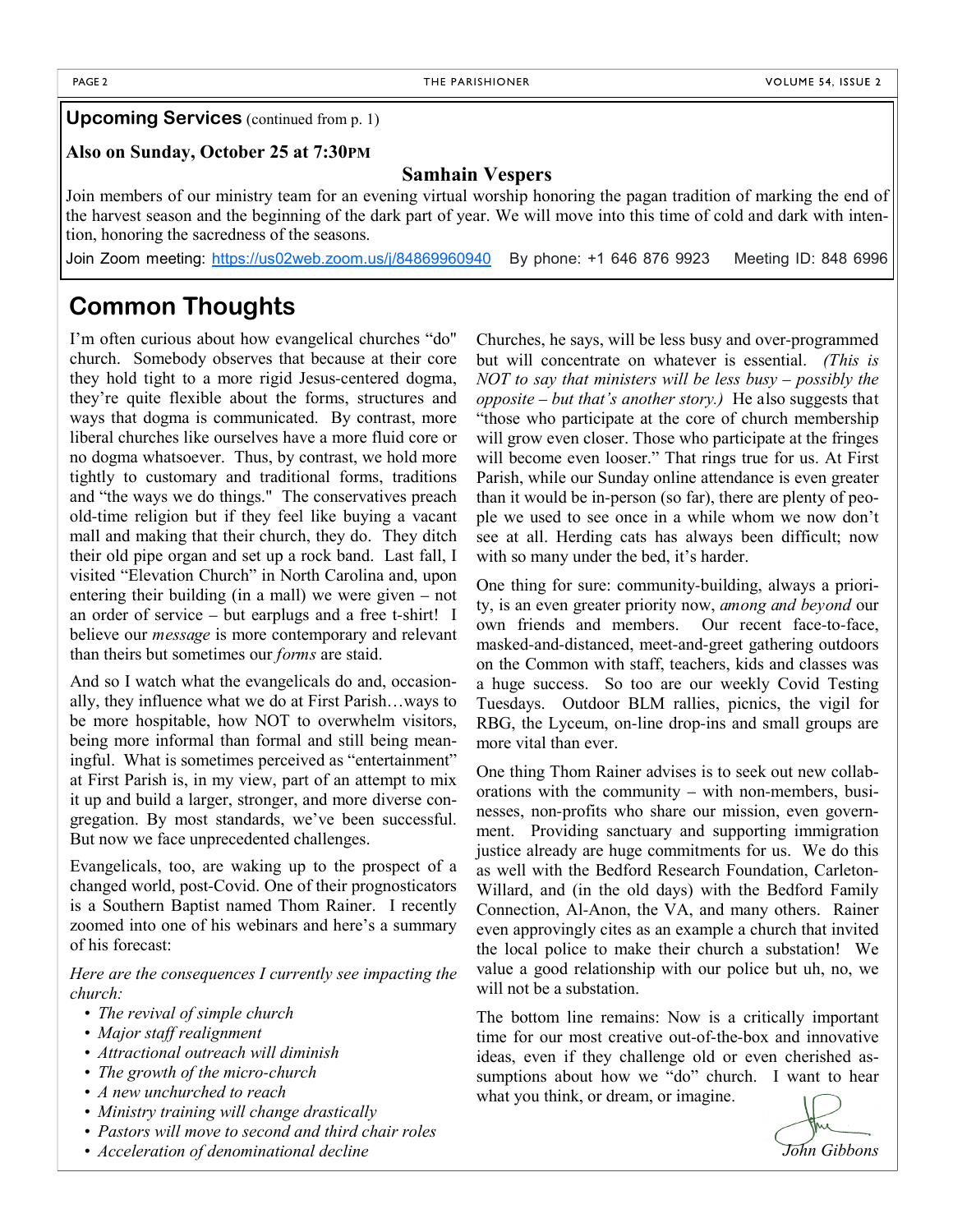#### VOLUME 54, ISSUE 2

## **Minister's Musings**

"Not again. Not again." I couldn't stop crying and I couldn't stop thinking those same thoughts. It was Friday September 18th and I had just learned of the death of Ruth Bader Ginsburg. Earlier that day I had gone on a walk with a friend and an old interpersonal issue between us had surfaced. The interpersonal issue with the friend reminded me of a cyclical conflict with my mother that has never been resolved. And then RBG died and I thought "It will be the Kavanaugh hearings all over again. I can't do it. And then the election. All over again. Can't do it." Maybe you feel this way sometimes too. Maybe sometimes you feel like you are in an endless loop where the same conflicts, horrors, mistakes, all just keep happening. Personally and politically. On repeat.

That night I just cried to my partner Lucas and went to bed in despair. But the next day I got up and unloaded the dishwasher, made the coffee, and had my cereal while reading my favorite magazine, Bon Appetit. Like I do every morning. Again. The soothing ritual of my sacred morning time helped ease away the panic of feeling trapped in an endless cycle the night before. The truth is that the 2016 election did traumatize many of us, and collectively we are in a kind of political spiritual PTSD this fall. And that's not to mention any of the other political cycles (forest fires, police shootings, nonindictments, etc.) nor the personal ones. It's numbing and enraging and scary.

So as we work to UU the Vote and ready ourselves for the streets, as we learn and Standup for Black Lives, as we heal and forgive ourselves and others, as we slowly surely find new patterns and habits, we can also use repetition to root us. Maybe it's your morning coffee ritual, maybe it's a song you listen to on repeat, maybe it's a monthly small group ministry that is there month after month, or the friend who is always on the other end of the phone when you need them. Maybe it's your daily walk or meditation practice. But whatever those life saving rituals are for you, keep them sacred. And if you don't have them, create them. Start small. But let us work to stay steady in this destabilizing time, use ritual to help us steadily move out of traumatic cycles and into the world we want to be living in.



Rev. Annie's sermon on Sunday Sept. 27 especially spoke to me. Her message of overcoming seemingly insurmountable challenges "bird by bird" – in the context of the story, meaning that what we

consider "impossible" can be overcome just by doing the next right thing, which is right in front of us, one step at a time.

Even in a non-pandemic year, the challenges facing First Parish right now might be considered intractable. By next spring we must recruit and hire a new Parish Administrator and office staff, a new Director of Faith Development for Children, and a new Interim Senior Minister. We must as a congregation express our deep gratitude and love for our retirees. Meanwhile we must continue to minister to the well being of our community, provide faith development programs for all ages, and make plans for continued growth and engagement in social justice.

If I may make a clumsy parallel for the First Parish community, today we will meet these challenges "task force by task force."

We are constantly in need of fresh perspectives and renewal across all of our committees and task forces. So often we turn to "the usual suspects" who have pitched in time and again to keep our community going. At the same time, we need to welcome first-time participants. We need to learn from the experience of our current leaders, and pass that wisdom along to emerging leaders among us.

May I make a suggestion? If you have been serving on a committee for more than two years, invite someone to *take your place*, be their *mentor* as they learn your former role, and join a *different* committee or task force to expand your knowledge and bring new energy to that task. If you have not yet served the congregation, volunteer for a task force--it is a relatively short-term commitment that serves an urgent need.

Here is a sampling of roles that need your participation now:

- Assistant treasurer
- Office automation task force
- Administrative staff search team
- Interim minister search team
- Director of Faith Development search team
- Minister retirement farewell team
- Administrator retirement farewell team
- Physically-distant fundraiser coordination task force

We are currently seeking volunteers and nominations for all of these roles (and more). If you can serve First Parish during this pandemic, now is the time to step up. Please contact me or any Board member to discover how you can help.

*David Southard, Annie* Board President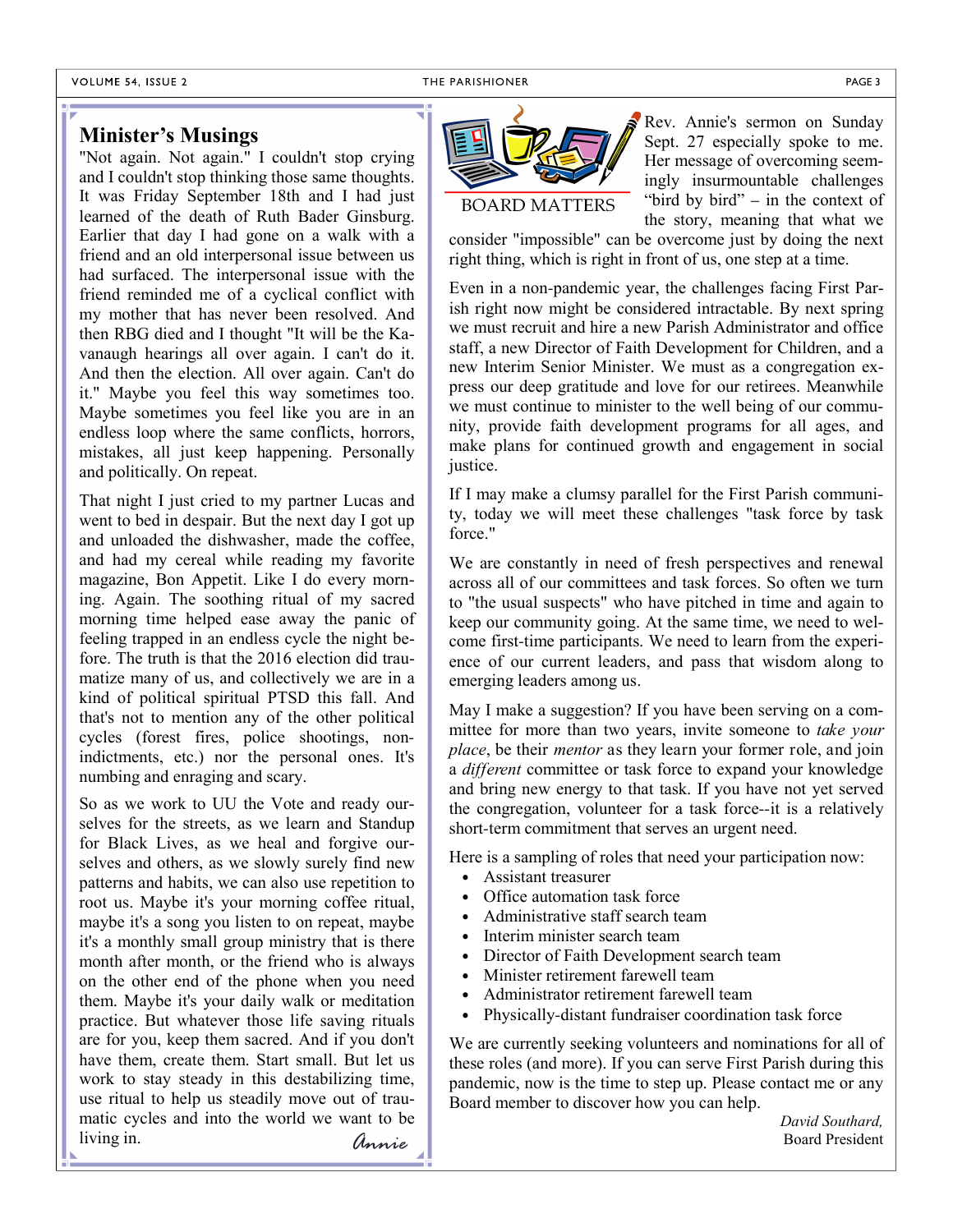## **"In Liminal Time" - Thoughts from Deborah Weiner, Developmental Dir., Faith Development for Children**

#### *On the Precipice*

It's Sunday late-afternoon. I am tired, really tired...but exhilarated. Today's worship service included a beautiful KidSing video of some of this congregation's beloved children singing four songs from around the world – engineered and directed by Janet Welby. Gorgeous. Annie's sermon and worship service – about the blessings of naïveté and how sometimes, not knowing can help us get to the next place we need to go – was moving and important. And following the worship service, after virtual community hour and an energized "UU the Vote" gathering (thank you, Jerry Ross) the kids started arriving at church.

Scattered around the church grounds were groups of PreK-Kand First graders, telling stories and singing songs with their teachers; there were 2nd through 4th graders in another spot, hearing a story, sharing thoughts about the ways in which they want to share with and treat one another in the weeks and months going forward; and there were 5th through 7th graders in yet another location, talking about the Bible stories they will hear and read (and perhaps, act out!) while learning why the Bible can be a really important book to guide our understanding of faith and belief today.

Later the new 8th grade group, called "Taking Flight," gathered to get to know one another better and talk about how we'll explore sexuality education topics while viewing films and media that help us understand our values – fourteen kids are now signed up for that class! And then the church's new Coming of Age program kicked off, led by Annie and our youth coordinator Sarah Klockowski, with youth and parents gathered in a circle outside, to bless the youth on their journey of exploring their beliefs and values and faith.

No wonder I'm tired, and no wonder I'm also super-excited: Our thanks and gratitude go out to the many volunteer teachers and staff who are making the faith development program move forward, with creativity and spirit. in this time when there are so many strikes against our kids, our society, our congregation still, we survive, we find new ways to do things that will be important, uplifting AND safe. As the song by the group "Emma's Revolution" says, we are "never turning back" and we can't even think that we should – for there is too much to accomplish, too many possibilities that we must claim, and all the beautiful children and youth of this church who we must support and nurture.

Friends, we are on the precipice. It is that time of sometimes feeling like we are taking one step forward, one back – but don't ever start to believe that we aren't pushing on. We are people of resilience and vision, and here on the edge, we will continue to be on the move, creating change in the world.

Faithfully, *Deb*

## **Faith Development News**

All of our faith development classes are now underway! If you have not registered your child or youth for our programs, please do so now: https:// forms.gle/B1hooo51564vgM467 is the form to complete and it's the only way you'll know, on a regular basis, about what's going on with the programs we're offering for children and youth!

We would still welcome additional support for our faith development programs from adults who could give a little time each month to one of our classes or interest groups. Can you spare a bit of time to have fun with some of our energetic kids? Please contact Deb Weiner <dre@uubedford.org> to say 'yes' to this opportunity!!

Did you know? During the summer we launched an online D&D (that's "Dungeons and Dragons") group for middle and high schoolers. It's been a hit, and our sincere thanks go out to Tim Bennett, Benji Linden, and Clayton Springer, who have been coaching and supporting the group. And there's more online fun: one of our new curricularelated interest groups, focused primarily on middle and high schoolers, is engagement in the new program "ChUUrchcraft," in which participants use the online game "Minecraft" to explore different faiths and build 'rooms' in a virtual faith center which represent different religious traditions. We have an adult team about to launch the effort, including Andrew Bramley, Kiya Nicoll, and Peter Cho, as well as a team of teen mentors and resident experts who we'll introduce you to next month. We can't wait to see how "ChUUrchcraft" takes shape...and we anticipate inviting *you* to visit the space that is built next spring!

We continue to brainstorm ideas that might be appealing for children and youth and faith development programming. If you have an idea that you think might work – try it out on us! We want to know more. And finally – we always hope that our worship services are appealing to all in our congregation – including the furry friends. Here's

a picture of Ryder – who lives with Betsy Gardella – watching Ernie from Sesame Street, along with Aaron Neville, singing "I Don't Want to Live on the Moon." (We hear Ryder's a big fan of Ernie's, and we're glad!)

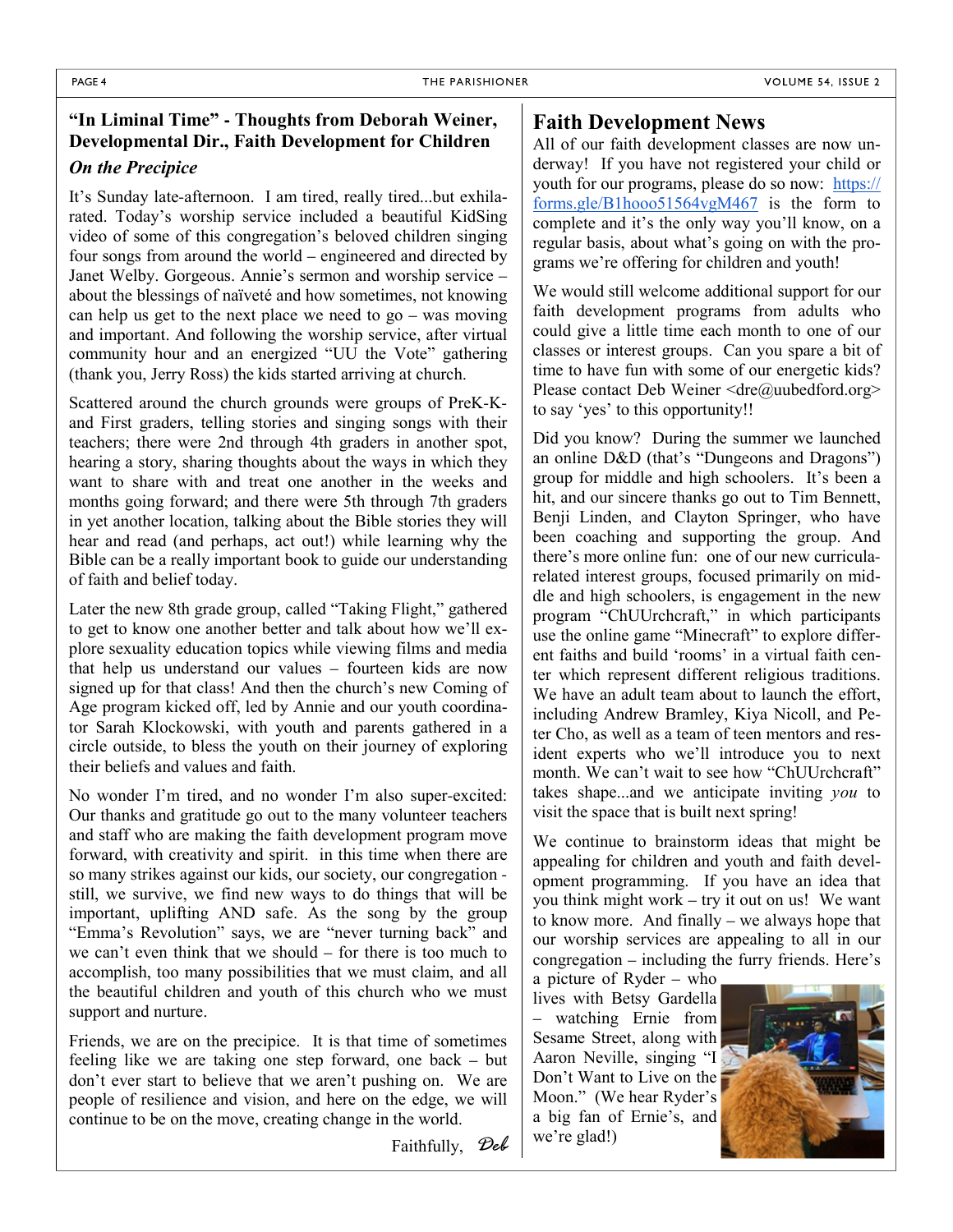THE PARISHIONER **PAGE 5** 



*"Autumn, our poor garden is now flowerless and bare, yellowed leaves are flying in the wind."*

– A.K. Tolstoy (1817-1875), **DIRECTIOR** Russian poet, novelist and playwright, from the

"Autumn Song" (1858)

Here's the music for upcoming Sunday services (10AM on Zoom):

**Oct. 4**: Steve Sussman will be playing piano and Bob and Fran Tyler will sing "Wind Beneath My Wings", a video created to celebrate Bob's 90<sup>th</sup> birthday. Also, Pete Seeger will sing Malvina Reynold's "Little Boxes". John Gibbons has other musical surprises up his sleeve. "It's not like this every Sunday!"

**Oct. 11**: For this intergenerational service, we will premiere a new video of the First Parish combined adult and youth choirs of the Sonny and Cher classic, "And the Beat Goes On", arranged for voices, instruments and percussion by Dean Groves, with special lyrics by Lois Pulliam, and filmed on the Common in front of First Parish on September 26. We will also reprise a video by KidSing and there will be performances by the Okamoto family as well.

**Oct. 18**: Guest musicians Mariana Green-violin and Keith Sanders-viola/violin will be playing Mozart and a medley of hymns. Carol Epple-flute, Elizabeth Connors-clarinet and I will be making an appearance playing "Oct.: Autumn Song" from Tchaikovsky's "The Seasons" from a December 2018 service. We will also reprise the song "Little Boxes" sung by the group "Walk off the Earth".

**Oct. 25**: Steve Sussman will be playing the postlude. We will also watch emotional performances of "Everything Must Change" performed by Nina Simone and Leonard Cohen's "Anthem".

Isn't it time to think about joining the adult choir? We meet each Thursday evening, sometimes we sing, sometimes we talk, sometimes we watch musical videos, but every time we share our stories and energy as we all deal with life's present situations. If you're interested, e-mail me at bcon $ner@$ uubedford.org. Plans for singing opportunities are ongoing including the possibility to create a couple of virtual choir videos. Let's take advantage of the circumstances we've been dealt and continue to discover the joy and comfort of music.

## **The Bedford Lyceum**

*A Forum on the Arts, Spirituality, Science, and Justice Ellen Scheiner, Coordinator*

#### **Sunday, October 11, 4:00-5:00PM: "The Climate Crisis"**

The climate crisis affects all of us and it is up to us to solve it. As part of Climate Reality's "24 Hours of Climate Reality: Countdown to the Future", we will have Corinne Doud, a Climate Reality Leadership Corps member, lead a discussion and present slides developed by former Vice President Al Gore. The presentation is an excellent resource for reviewing the science, the societal changes, and the solutions necessary to curb global warming and address the effects of climate change. Joshua May, founder of the Climate Reality Business Working group and cofounder of the Boston Metro Chapter of Climate Reality, will also be on hand to answer questions during the Question and Answer portion. Corinne Doud is chair of First Parish in Bedford's Environmental Justice Committee and cocoordinator of the Mothers Out Front Bedford Chapter. Learn how climate change affects our world and what you can do the help address this challenge. Join us for this engaging session!

*\*\*\* All First Parish in Bedford Lyceums are FREE and open to the public. \*\*\**

#### **Zoom Link:**

**https://us02web.zoom.us/j/83429685798? pwd=anAwbEtRTnFGQzM4Tm5zTS8vd2ZxQT09 Meeting ID: 834 2968 5798 Passcode: 116304** By phone: +1 646 558 8656

NOTE: We welcome your suggestions for future topics and speakers! The First Parish in Bedford Lyceums are free community forums, providing an excellent opportunities to learn and share ideas on a wide range of subjects. Have an idea? Please contact Ellen Scheiner at mountainbreeze52@gmail.com.



## **Covid-19 Testing Continues - every Tuesday (with the exception of Oct. 13)**

Covid-19 testing continues at First Parish in collaboration with the Bedford Research Foundation. Register on-line: www.bedfordresearch.org/product/first-parish and you'll be given a number and a time-slot. Everyone waits in their car until called.

While in the rare case of a positive test, people are notified by phone within 24 hours, a recent change is that all results are sent by email the next day.

Though the subsidized cost of the test is \$95 and a form is available so that may be submitted to insurance, First Parish also offers – thanks to generous donors – to subsidize anyone for whom cost is a barrier. As neither BRF nor First Parish profit from this testing (and actually do so at considerable cost), there's an opportunity to contribute online so that those unable to pay may be subsidized. If anyone has questions: jgibbons@uubedford.org.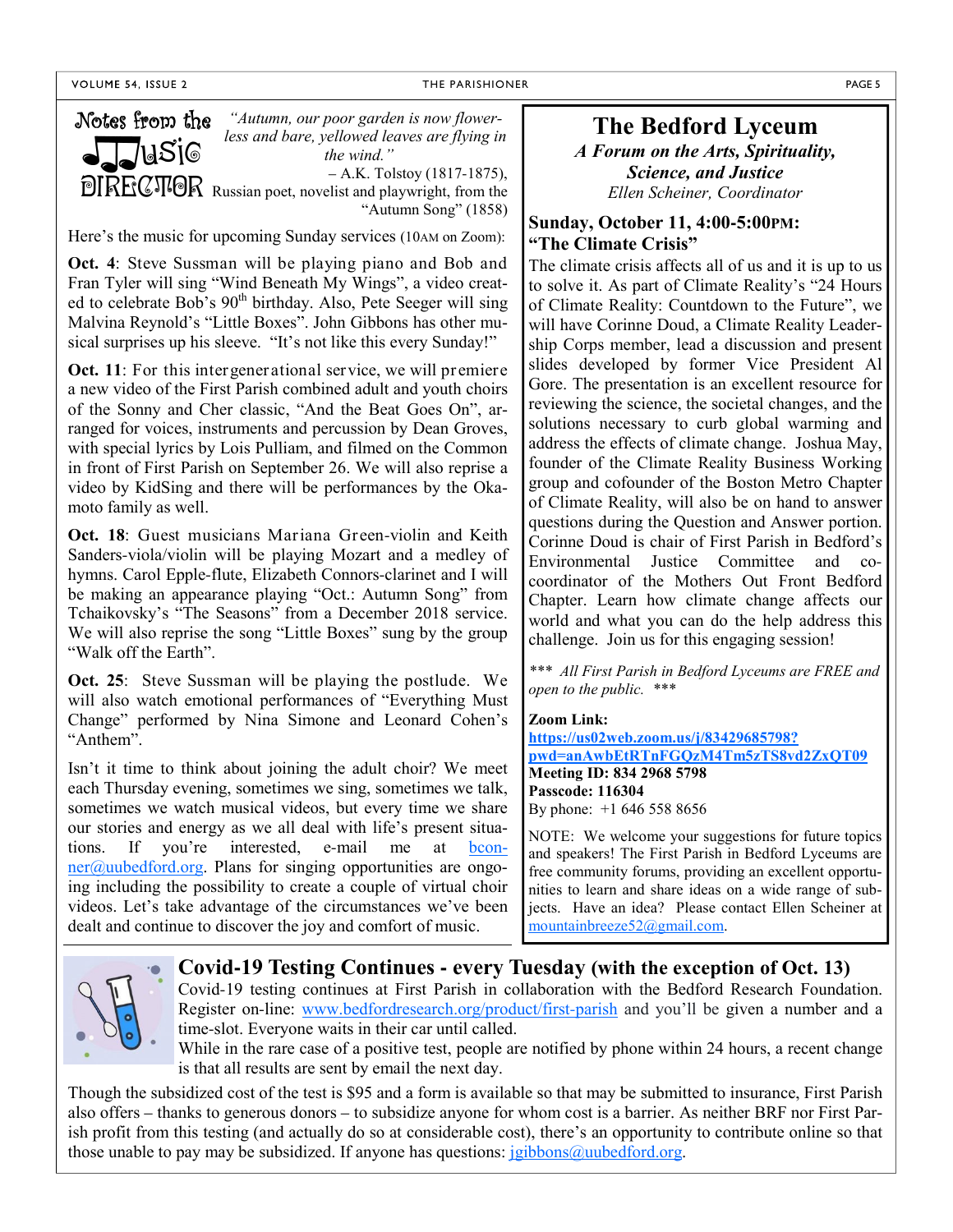## **Considering What Matters Most**

In church years past, during this Autumn season, we've had services, workshops and presentations about end of life matters. Unfortunately, this pandemic time doesn't allow for us to gather in person to consider the importance of sharing wishes with loved ones. But we do have ZOOM! And there is a game (*HELLO – The Conversation Game about Living and Dying and What Matters Most)* that lends itself to online small groups.

I first "played" this game at a workshop two years ago. The questions we considered were non-threatening, intriguing, and clarifying.*?* Hearing other participants' answers helped me consider other viewpoints or possibilities. The basic format is that the leader (*me*) poses a question, participants (*limited to about 8 folks*) write their answers, and then we share...or can choose not to share...our answers. Here's an example: *What is your earliest memory of attending a funeral or memorial service*? The best part is that there are no wrong answers and you can change your answer at any time!

I invite you to one of the following sessions: **Thursday, October 22 at 10:00 AM – 11:15 AM Monday, October 26 at 7:15 PM – 8:30 PM**

Just email me your session of choice OR if there are more than one session that works for you. I will send information and a ZOOM link. I'd be happy to explain the game further and answer any questions – just call or email.

> *Maureen Richichi,* End of Life Doula maureen.richichi@gmail.com

## **Short Bios Requested**

Given that we are still unable to meet in person, the Membership Committee thought we might try to get to know each other a little better through short little autobiographies that we write to introduce ourselves to each other (even if we have been at the church forever!). Our hope is that additional personal connections can be made. In the past few years, Nina Wampler has interviewed newcomers and posted their interviews in *The Parishioner*. The response we got at the time was that others wished to have the same opportunity. So here it is! Take a few minutes to introduce yourself in a paragraph. Tell us whatever you feel is most important to you to share: for example, things such as where you are from; how long you have been affiliated with First Parish; details regarding family, work, issues, hobbies, etc. The Membership Committee will publish these periodically throughout the year and hopes to attach the document to our new online membership directory. You may send your personal introduction to  $s\text{dorer}(\partial a)$  com. Thanks so much!

**Online Membership Directory Photos**

As of Sept 26, forty-nine people have signed onto our new Online Membership Directory. If you have not already done so, please sign on and create your secure password at https:// members.instantchurchdirectory.com/ Contact Nina Wampler at Nina.Wampler@gmail.com, if you have

any problems.

After you log on, you can review your contact information and take note of the "Import Image" button under the space on the left where your photo would appear. If you already have a photo of yourself or your family, you can click on that button and upload



your picture. One of our three directory editors will review it and approve it.

If you take your photo with your cell phone, you can then email that photo to yourself and save it to your computer, making note of where you store your photo.

Here are some suggestions for taking your own photo:

- 1. *Your photo should include just your shoulders and head/face*. Photos of full bodies will not allow others to see your face clearly.
- 2. *Lighting*. Be sure your face/faces are not in shadow; turn your face the source of light (lamp, window). If outdoors, open shade is the best.
- 3. *Background*. Try to make the background as non -distracting (or "busy") as possible. Simple furniture is acceptable as a background. You may stand in front of a wall (but don't stand too close to the wall and get unwanted shadows).
- 4. *Expression*. A sincere smile; not a facedistorting grin.
- 5. *Pose*. Turn slightly so the photo isn't quite straight on. If taking a selfie, hold camera somewhat above eye-level (avoids double-chin look).
- 6. *For families of two or more people*: Stand/sit as close together as possible. That makes it so your faces will be bigger (therefore more recognizable) in the frame. Remember to focus your photo to include just shoulders and heads.

Feel free to try it out –it's easy to change your family photo whenever you want. Keep an eye out for new additions to our Online Church Directory.

> *Nina Wampler* Co-Chair, Membership Committee

*Sarah Dorer* for the Membership Committee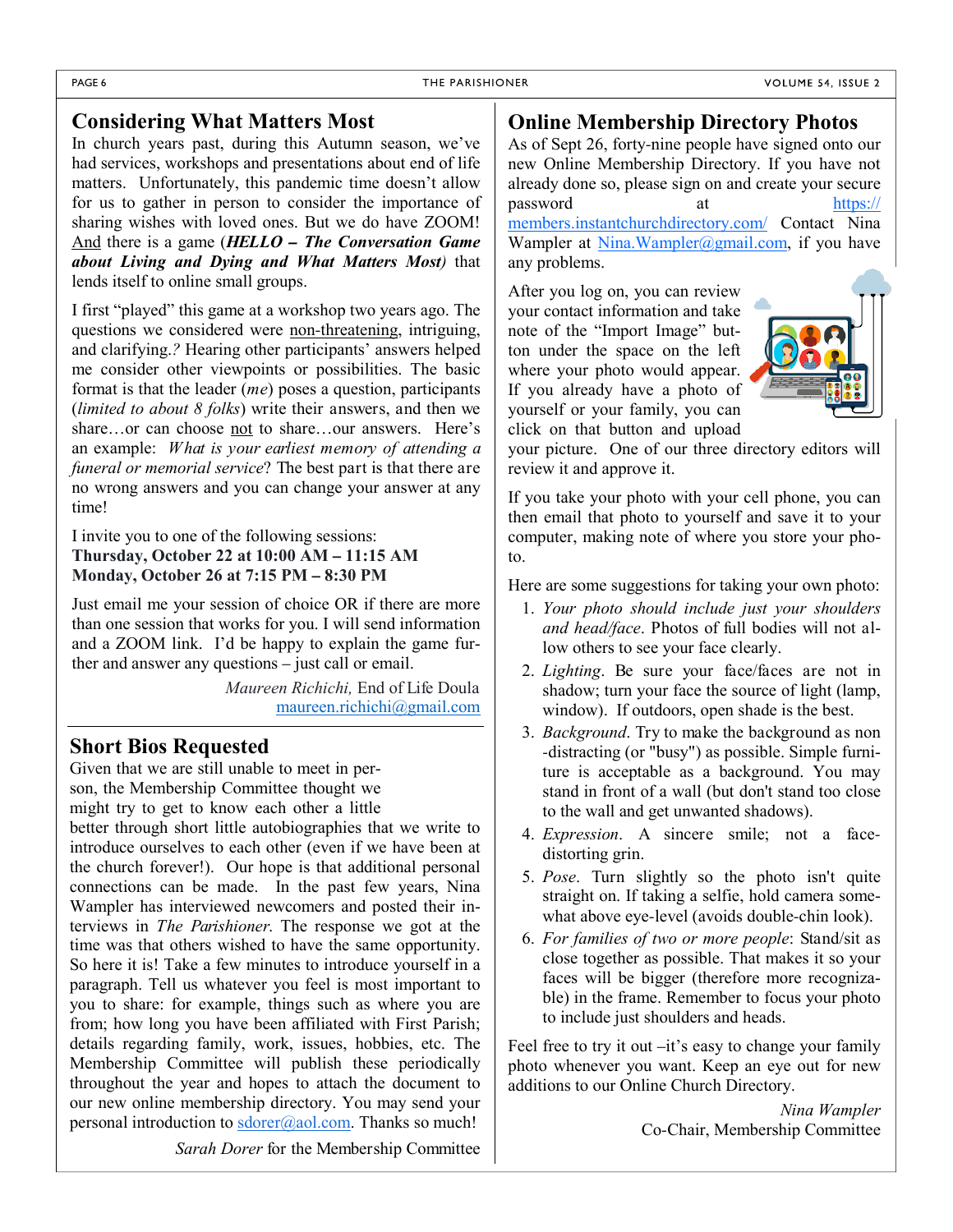



For information or with questions, contact Margaret Jackson at mjacksonfpb@yahoo.com.

## *Hear Ye! Hear Ye!*  **Auction of David Moore's Works is still coming in the Fall!**



That's right! David Moore has generously donated 17 of his works. Did you see them highlighted in Janet Welby's

"Loons" piece at the end of the "Music, Connection and Meaning" Service on August 23? These are modern art compositions inspired by travels to Ireland, Iceland, and the events and nature around us.

In lieu of generating money from live in-person concerts, David had donated his works to be auctioned off by the Music Committee with proceeds going to First Parish.

We are still working out the details! Look for a special announcement in October!

*The Music Committee*

urch<br>Finances **Stewardship Reminder**

*Corinne Doud*, Environmental Justice Committee

know if you want to pick up book(s) at her home in Bedford, or if you live in Bedford and would prefer an EJC committee member to deliver book(s) to your home. If those options don't work for you, check out your local

e/1FAIpQLSfWMrkIVrwWZbu6WYBW79aOfvBJKBtzt\_Td

library or bookstore to get the book.

HAvYzbp4LjaPEw/viewform?vc=0&c=0&w=1

https://docs.google.com/forms/d/

Church

Thank you for your generosity during the 2020-2021 pledge drive. Pledge payments and donations are always needed. You can send a check by mail to First Parish Bedford, 75 Great Road,

Bedford, MA 01730 or donate electronically using Give Plus or by texting **1-833-765-0091** on your smart phone (credit card information will be required).

For additional info and details, please see: www.uubedford.org/giveplus

Thank you!

*Vicki Gaw,* FP Treasurer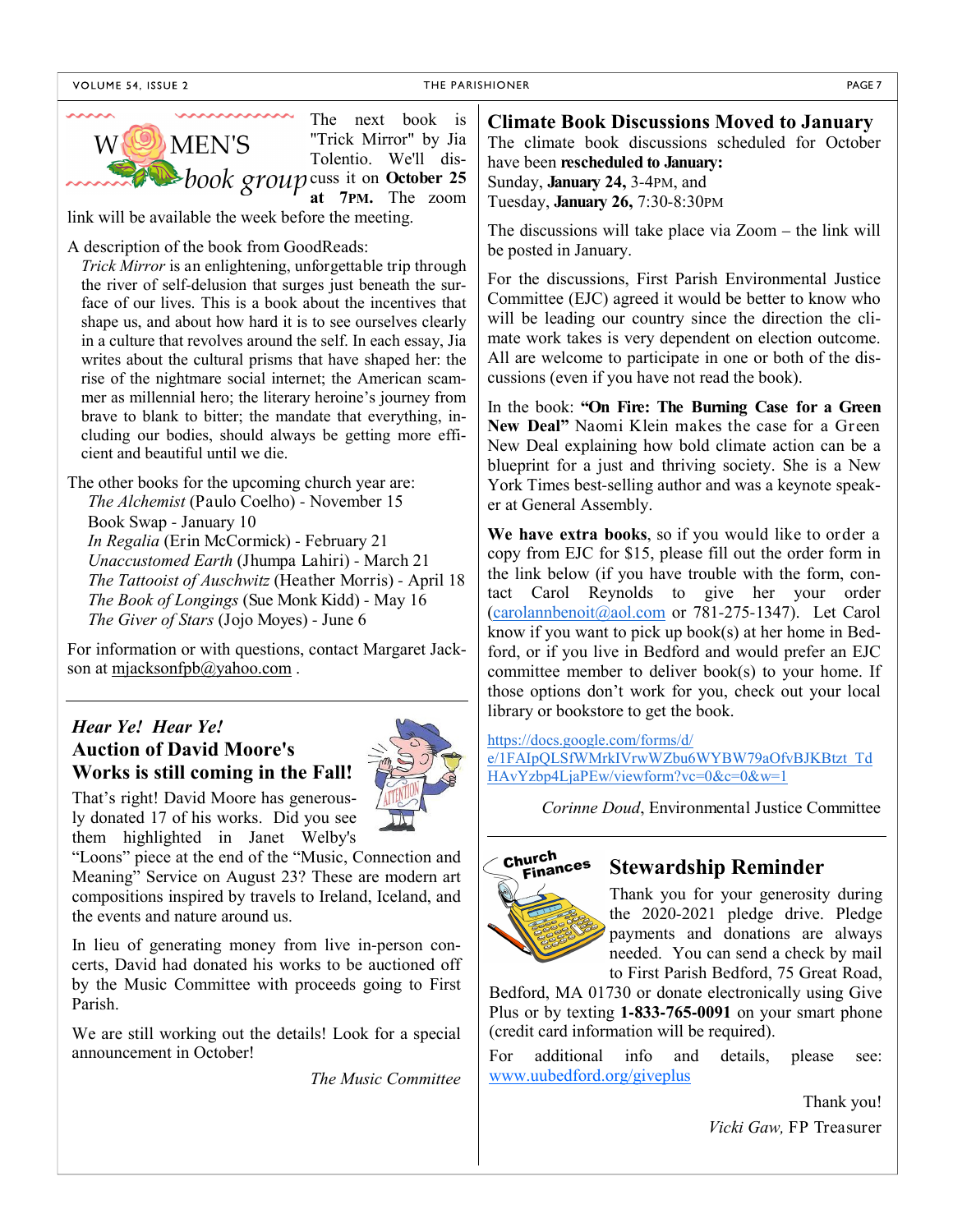#### **Peace and Justice Committee**

*"To make life a little better for people less fortunate than you, that's what I think a meaningful life is. One lives not just for oneself but for one's community."* —The Notorious RBG

One of the inspiring things about First Parish is the number of people who not only believe Justice Ginsberg's words, but try to live them. There are many ways of doing so, but one is involvement in any of our social justice committees, like Sanctuary, Environmental Justice, or serving meals in Lowell. And many people care for our congregational community by teaching our children, giving us music, or caring for members in need.

The Peace and Justice Committee focusses on our 6<sup>th</sup> Principle, the goal of world community with peace and justice for all. We work to educate our congregation and provide links to groups in the community who have greater power to act than we would alone. The issues we track depend on the passions of our individual members. I am concerned about nuclear disarmament, for example, so that is one of them. For someone else, its inequality. In the past it has been Palestinian rights or criminal justice. One of the things we would like to work on is racial justice, but we need someone to lead the charge.

The world community is a hurting place right now. If you want to help make it more just and peaceful, please join us. We need you.

> *Jerry Ross*  for the Peace and Justice Committee

#### **Bedford Cultural Council Grants**

In these challenging times, artistic and cultural projects and activities are needed more than ever, and there are grants available to support them. Consider applying for a Bedford Cultural Council (BCC) grant this year. Since in -person activities are limited, virtual or digital programs and activities are encouraged.

The BCC provides grant money to individuals and nonprofit organizations. These grants support a variety of artistic and cultural projects and activities in Bedford, including concerts, theater productions, festivals, workshops, lectures, exhibits, field trips, and more.

The BCC will begin accepting on-line applications for grants for the 2020-21 grant cycle commencing Oct. 1. Applications will be accepted through Nov. 16. Info is available at www.mass-culture.org/Bedford or on the Council's website www.bedfordma.gov/cultural-council. More detailed information on the grant process can be found at www.mass-culture.org/lcc\_public.aspx.

If you have any questions please email the BCC at BedfordMACulturalCouncil@gmail.com.

*~Christine King Wojnar* (www.ChristineWojnar.com)

On Aug. 19, Annie Gonzalez Milliken officiated at the zoomed memorial for *Corinne Doud's step-brother "Tuxy"* who died in March in NH… Annie also organized a heartfelt memorial on Aug. 21 for *Benjamin*,

a courageous friend and asylum-seeker… On Sep. 22, *Roger Rivet, Jr.,* once a multi-millionaire and later homeless, was remembered at a graveside service in Shawsheen Cemetery with John Gibbons officiating… We also mourn the unexpected and untimely death of *Ralph Gants,* Chief Justice of the MA Supreme Judicial Court. He was a friend of First Parish, preached here, and buried his parents in our Memorial Garden ("a beautiful garden, with interesting people, across the street from a Jewish *(sic)* deli." A family service for Ralph will be held in the garden in October… Our thoughts are also with another friend of First Parish, *Marv Goldschmitt*, on the recent death of his *wife Kathy*… Note that a new "leaf" has been added to our sanctuary's Legacy Tree of Life, in appreciation of *Dee Russell's* remembrance of First Parish in her estate… Our hearts go out to the *Nappi/ Southard Family* after the recent death of *Tina's mother*… *Hans Peter Klein*, former husband of parishioner Lola Klein, and father of Rika, Tom, Beate, Martin, Hans and Tina Klein, passed away in Cambridge on Aug. 20 – the day after his  $97<sup>th</sup>$  birthday.

## **News from the Parish Nose**

As noted in the last *Parishioner*, several FP families are moving, some due to Covid disruption. Add to these *Kristina and Ross Philipson* who have moved to



NH, and *Margaret Gebhard and Don Perkins* who have moved to Hamilton… A new shipment of FPB t-shirts and *au courant* FPB-logo face-masks are available. Contact John Gibbons to arrange to get yours… *Irene Gravina* has happily dispensed with her gall bladder… And Rich Suval will soon have back surgery…. What a surprise to receive greetings from former FP young adult *Blake Murphy* (son of Joe and Kristine), now living with his own family in London and TRUSTEE of his nonreligious ("Believe in Good") Unitarian Church (https:// www.new-unity.org)!...With sadness and necessity, *Bob Johnson* reports that his wife *Ilona* has moved to an assisted living residence in Acton but has been lengthily hospitalized until her meds can be stabilized… *Cathy Cordes* organized a well-attended vigil for RBG on the Bedford Common… In the lab and office, *Delsey Sherrill* is now working with Ann Kiessling at the Bedford Research Foundation and – at the Kiessling/Hagan Farm – tending to goats… Much felicitation on the occasion of Bob Tyler's 90<sup>th</sup>: hoopla, drive-by parade, jazzy! —*tpn*